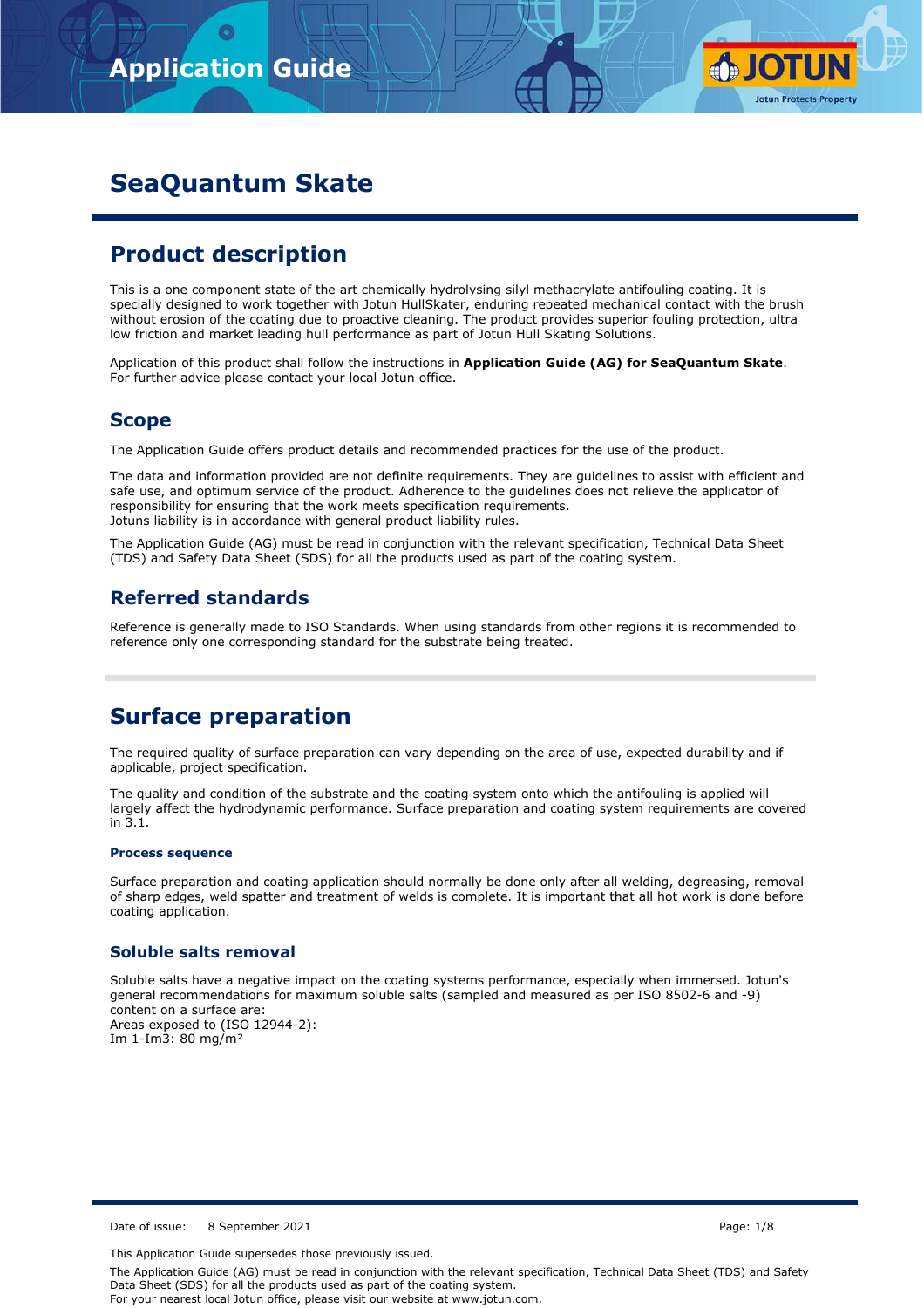

### **Coated surfaces**

#### **Organic primers/intermediates**

The existing hull coating system must be high pressure washed at 500-600 bar. Evaluate according to ASTM D610 pictorial assessment guide of these defects combined: mechanical damage, rust/bare metal, flaking, cracks, checks, blisters, animal fouling remains/roots.

#### **New tie coat or new antifouling**

This product can be applied on top of most of Jotun's other antifouling products assuming the surface is clean and dry.

When applying to new tie coat or new antifouling, remove any contamination that could interfere with coating adhesion by methods such as degreasing with alkali detergent and/or high pressure freshwater washing. If the tie coat's maximum over coating interval has been exceeded, another coat of tie coat is required, or the surface of the hardened tie coat should be thoroughly abraded for roughness by powered orbital/eccentric/dual action abrasive discs on soft backing pads, or by sweep blasting using a fine grade of blast media. Coarse blast media may damage the remaining coatings and will roughen the surface excessively. This may compromise the hull's smoothness, hydrodynamic properties and consequent through-water performance.

#### **Aged antifouling with leached layer**

The spent, skeletal, porous layer at the surface of aged antifouling known as leached layer can cause popping/ pinholes/bubbling when over coated. Furthermore the leached layer will be weaker in cohesive strength than a new antifouling system. Therefore, all efforts should be made to properly remove the leached layer. Various factors will determine the leached layer's thickness and its strength and integrity; mainly the antifouling's binder technology, but also the vessel's speed and the water temperature where the ship was trading (slow speeds and cold waters often result in thicker leached layer). Leached layers should be removed by very thorough high pressure freshwater washing.

Note that the use of a tie coat is no substitute for proper washing of aged antifouling. Sealer coatings are not significantly better at sealing porous surfaces than are antifoulings. Popping or compromised adhesion may still result. Furthermore, sealing aged antifouling has the disadvantage of blocking off antifouling that might become exposed, and therefore provide fouling protection later in service.

Practically Jotun recommends doing a test spray with thinned antifouling on the washed and dry surface in order to check for potential popping. Please note that the popping itself will have no negative effect on the performance of the antifouling properties, however it will have a negative visual effect.

#### **Aged antifouling: Cracked, flaked or "sandwiched" coating systems**

It should again be highlighted that if the coating exhibits weak adhesion or has been spot repaired for more than 3 dockings or 15 years, the general recommendation is to blast the surface to Sa 2 as per ISO 8501-1.

Aged antifouling systems of suspect physical integrity which exhibit cracking, flaking and/or heavy 'sandwiching' of multiple layers are best fully removed by grit blasting to Sa 2 or by water-jetting back to WJ 2. An alternative solution to remove existing antifouling paints by sweeping the surface by the means of hydrojetting or abrasive blast cleaning using fine grit. The sweeping should be done down to intact primer system, the method should be with focus on not to create unnecessary surface roughness.

Cracking in an antifouling should not be confused with surface "checking" which would appear as superficial cracks in top of the surface, but not penetrating the full coating layer. A checked surface should be carefully washed in order to remove salts or other contamination but would then be possible to over coat.

#### **Exposed sealer/tie coat**

In case of through polishing exposing the existing tie coat another new coat of tiecoat is required in order to ensure proper adhesion to the aged sealer/tiecoat. Before any application takes place it should be high pressure fresh water cleaned as per above guidelines. Overlapping with new sealer coat on top of existing, intact antifouling should be limited as much as practically possible.

Date of issue: 8 September 2021 **Page: 2018** Page: 2/8

This Application Guide supersedes those previously issued.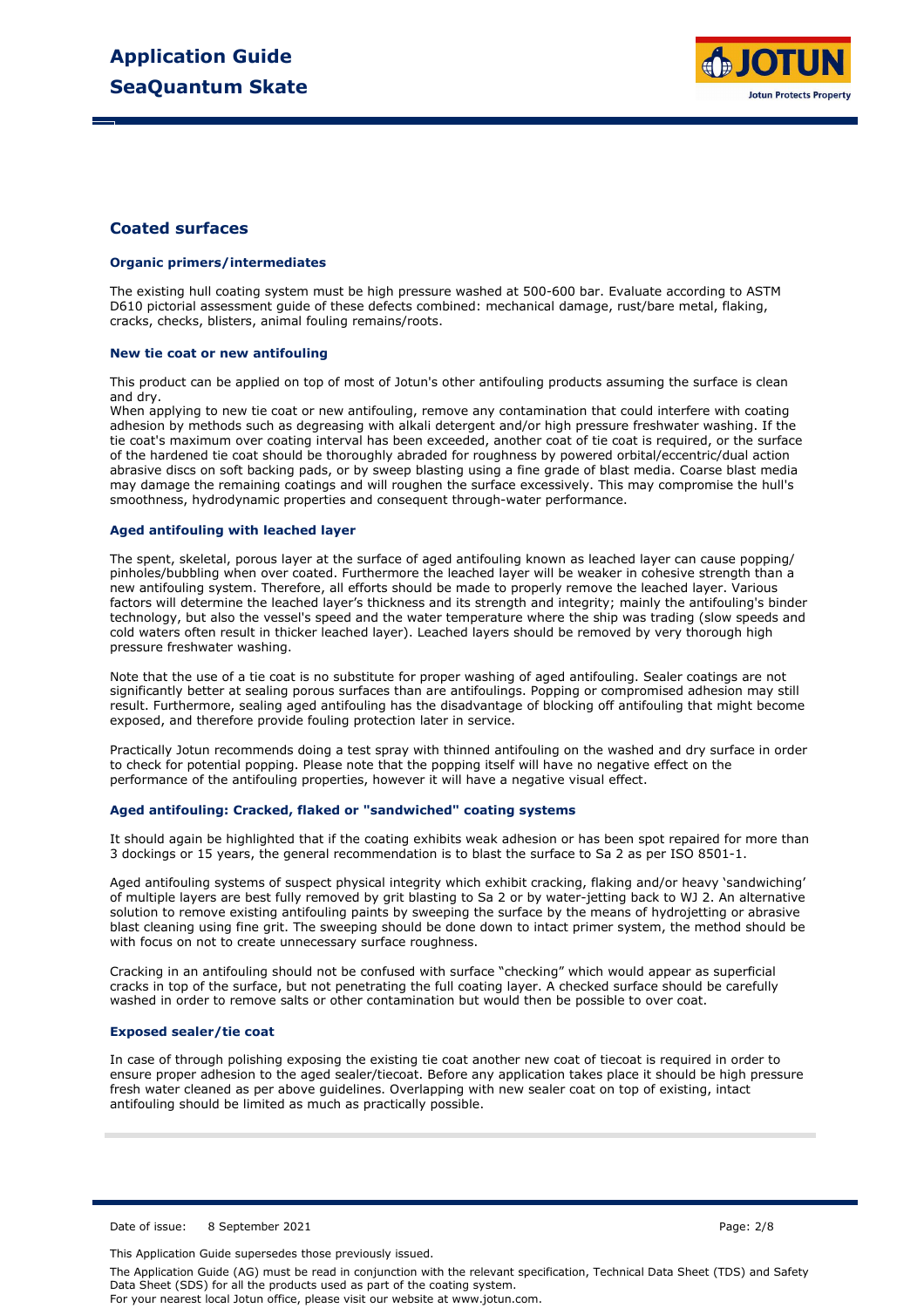

## **Application**

## **Acceptable environmental conditions - before and during application**

Before application, test the atmospheric conditions in the vicinity of the substrate for the dew formation according to ISO 8502-4.

| Air temperature        | -10 - 60      | ം |
|------------------------|---------------|---|
| Substrate temperature  | $-10 - 40$ °C |   |
| Relative Humidity (RH) | $10 - 85$ %   |   |

The following restrictions must be observed:

• Only apply the coating when the substrate temperature is at least 3 °C (5 °F) above the dew point

• Do not apply the coating if the substrate is wet or likely to become wet

• Do not apply the coating if the weather is clearly deteriorating or unfavourable for application or curing

• Do not apply the coating in high wind conditions

### **Material storage conditions**

Enhanced flow-out/levelling properties help achieve a smooth coating film. These properties are fully exploited only if the coating's temperature, at time of application, is between 15 and 30°C. If the product is too cold, high viscosity will inhibit its levelling. If too warm, dry-spray/overspray may leave a rough surface. Therefore, the shipyard must facilitate storage conditions to secure temperature within that range. During hot weather, paint cans must not be left in direct sunlight for prolonged periods. The material should be

taken from the paint store just prior to application.

## **Product mixing**

#### **Product mixing**

Single pack

### **Thinner/Cleaning solvent**

Thinner: Jotun Thinner No. 7

## **Application data**

To achieve the smoothest possible surface for optimum hydrodynamic performance, only hand-held airless spray equipment is recommended. Use of pole-guns and guns fitted with lances are strongly advised against. To prevent dust contamination on hull coatings, the drydock floor is to be cleaned of grit and hosed down before applying the first full coat.

To prevent dry-spray/overspray contamination by coatings applied onto the topside and/or boot top, such coating work must be completed before applying the antifouling.

## **Spray application**

#### **Airless Spray Equipment**

| Pump ratio (minimum) :          | 42:1               |
|---------------------------------|--------------------|
| Pressure at nozzle (minimum) :  | 150 bar / 2100 psi |
| Nozzle tip (inch/1000) :        | 21-31              |
| Nozzle output (litres/minute) : | $1.9 - 2.8$        |

Date of issue: 8 September 2021 **Page: 3/8** Page: 3/8

This Application Guide supersedes those previously issued.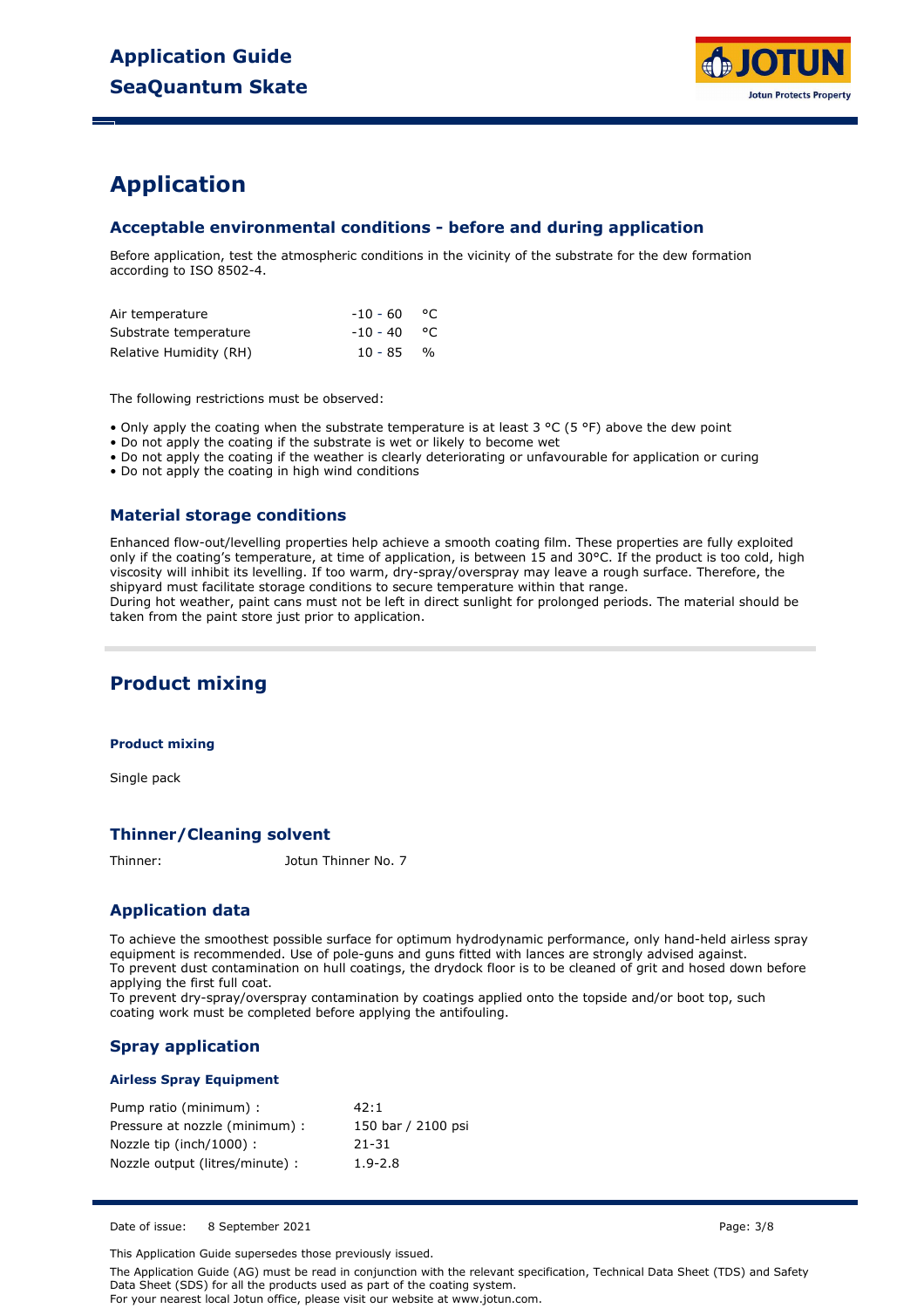# **Application Guide SeaQuantum Skate**



Filters (mesh) :

50-70

Several factors influence, and need to be observed to maintain the recommended pressure at the nozzle. Among factors causing pressure drop are:

- extended hoses or hose bundles
- extended hose whip-end line
- small internal diameter hoses
- high paint viscosity
- large spray nozzle size
- inadequate air capacity from compressor
- incorrect or clogged filters

### **Spray application technique**

To achieve the smoothest possible application for enhanced hydrodynamic properties on the hull, the following techniques should be adopted for each coat in the system:

• Application may only be carried out during daylight hours. Adequate lighting must be arranged beneath the flat bottom. So that dry-spray/overspray is always painted over, sprayers' starting points are positioned so that they move/apply in the same lateral direction as the wind. Note: application is not recommended during strong winds.

On the vertical sides, sprayers shall apply only in a downward direction. After reaching the bilges they must return to the waterline and proceed downwards again. This results in dry-spray/overspray being painted over. It also secures same or similar vertical spray overlap wet-edge/open-time on all areas.

The start point of application should be different for each coat. Meaning that spray overlaps are staggered and run down different vertical lines for each coat.. Sprayers shall limit the width of their spray stokes. The strokes must be at a width that the sprayers are able to maintain a distance of 40-50 cm to the object. This is important; it reduces dry-spray/overspray and enhances blending and smoothness of overlaps at the extremity of each spray pass/stroke.

Training of applicators must be performed before application of each coat of the entire coating system. The training and testing should cover spray pattern, film thickness, pump pressure, nozzle distance from the substrate and the amount of thinner needed to get the best flow of the paint. It should be clear that the coating should be applied without any orange peel, sagging and dry spray.

The testing should not be performed on the vessel hull. Test panels should be made available for all applicators to ensure that they are familiar with the application properties of the different coats of SeaQuantum X200 system. After all painters have done a test on plates come to a conclusion they should all spray an easily accessible area of the hull (big enough to get an overlap) and the work should be examined by the whole group in order to get a feel of the flow and build of the coating. There should be a clear understanding on the quality standard required before each painter start applying their area. There should be an inspection after each coat has been applied. The inspection should include painter, foremen and a Jotun representative. Inspections for dry spray will be carried out using cotton gloves.

The application should be planned in order to apply the surface within 1 hour in order to avoid overlap on dry coating.

## **Film thickness per coat**

#### **Typical recommended specification range**

| Dry film thickness         |  | 75 - 175 um                   |  |
|----------------------------|--|-------------------------------|--|
| Wet film thickness         |  | 135 - 320 µm                  |  |
| Theoretical spreading rate |  | $7.3 - 3.1$ m <sup>2</sup> /l |  |

This product can be applied up to 50 % higher than maximum specified film thickness without loss of technical properties.

Date of issue: 8 September 2021 **Page: 4/8** Page: 4/8

This Application Guide supersedes those previously issued.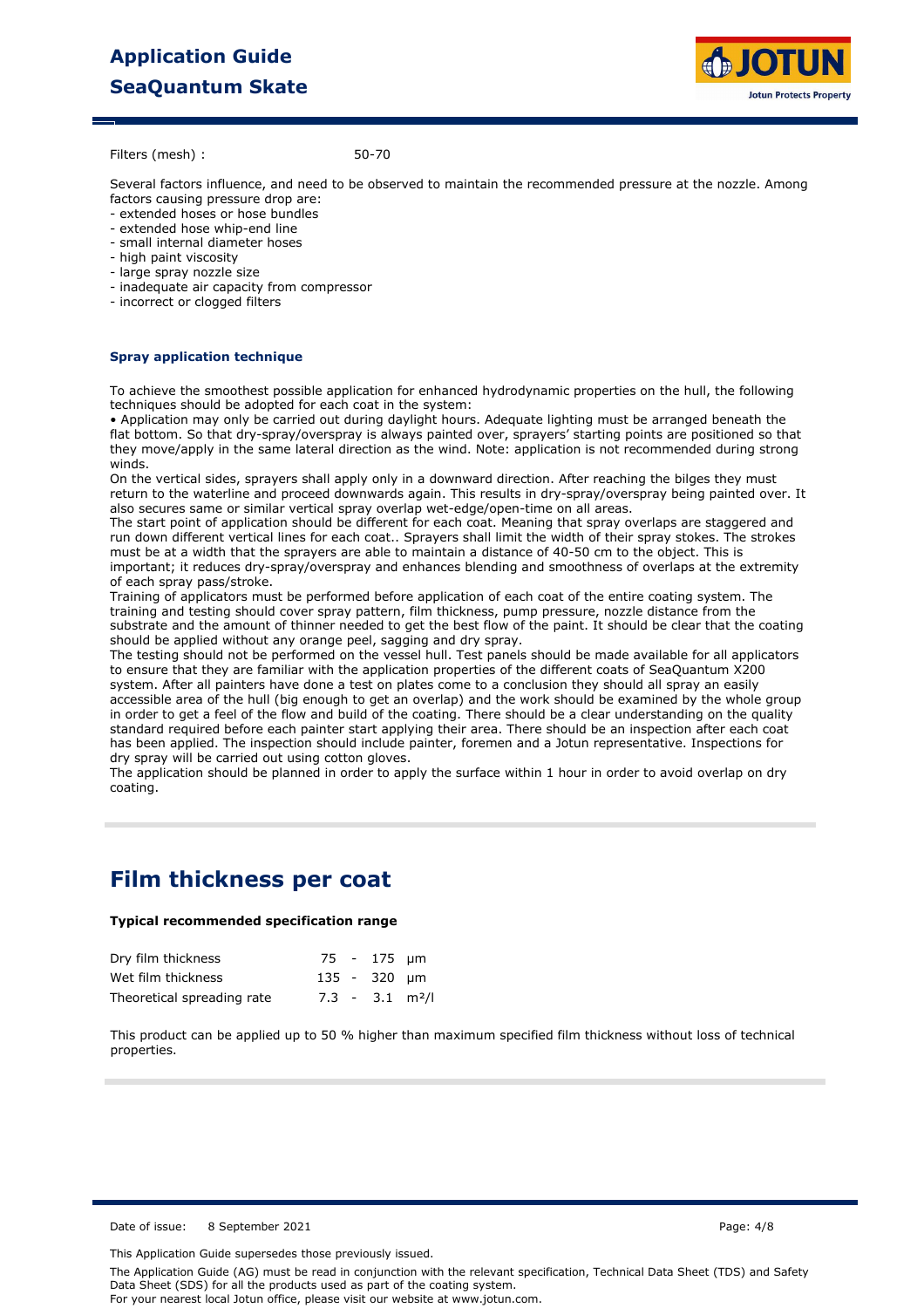

### **Film thickness measurement**

#### **Wet film thickness (WFT) measurement and calculation**

To ensure correct film thickness, it is recommended to measure the wet film thickness continuously during application using a painter's wet film comb (ISO 2808 Method 1A). The measurements should be done as soon as possible after application.

Fast drying paints may give incorrect (too low) readings resulting in excessive dry film thickness. For multi layer physically drying (resoluble) coating systems the wet film thickness comb may give too high readings resulting in too low dry film thickness of the intermediate and top coats.

Use a wet-to-dry film calculation table (available on the Jotun Web site) to calculate the required wet film thickness per coat.

#### **Dry film thickness (DFT) measurement**

When the coating has cured to hard dry state the dry film thickness can be checked to SSPC PA 2 or equivalent standard using statistical sampling to verify the actual dry film thickness. Measurement and control of the WFT and DFT on welds is done by measuring the wet and dry film thickness adjacent to and no further than 15 mm from the weld.

#### **Ventilation**

Sufficient ventilation is very important to ensure proper drying/curing of the film.

#### **Coating loss**

The consumption of paint should be controlled carefully, with thorough planning and a practical approach to reducing loss. Application of liquid coatings will result in some material loss. Understanding the ways that coating can be lost during the application process, and making appropriate changes, can help reducing material loss.

Some of the factors that can influence the loss of coating material are:

- type of spray gun/unit used

- air pressure used for airless pump or for atomization
- orifice size of the spray tip or nozzle
- fan width of the spray tip or nozzle
- the amount of thinner added
- the distance between spray gun and substrate
- the profile or surface roughness of the substrate. Higher profiles will lead to a higher "dead volume"
- the shape of the substrate target
- environmental conditions such as wind and air temperature

## **Drying and Curing time**

| Substrate temperature     |      | $-10 °C$ $0 °C$ $10 °C$ $23 °C$ $40 °C$ |    |  |
|---------------------------|------|-----------------------------------------|----|--|
|                           |      |                                         |    |  |
| Surface (touch) dry       |      | 8 h 2 h 45 min 30 min 30 min            |    |  |
| Dry to over coat, minimum | 27 h | 16h 9h 7h 6h                            |    |  |
| Dried/cured for immersion |      | 39h 24h 10h 9h                          | 8h |  |

The dried/cured for immersion data in the above table is the time required until the product is ready for sailing. For mechanical resistance to fenders and similar equipment longer drying times may be required. Please consult the Application Procedure for further advice.

When high film thickness is applied the antifouling will stay soft longer. To enable hull roughness reading when two or more antifouling coats are applied in rapid succession it is recommended to double the minimum time for immersion.

Drying and curing times are determined under controlled temperatures and relative humidity below 85 %, and at average of the DFT range for the product.

Date of issue: 8 September 2021 **Page: 5/8** Page: 5/8

This Application Guide supersedes those previously issued.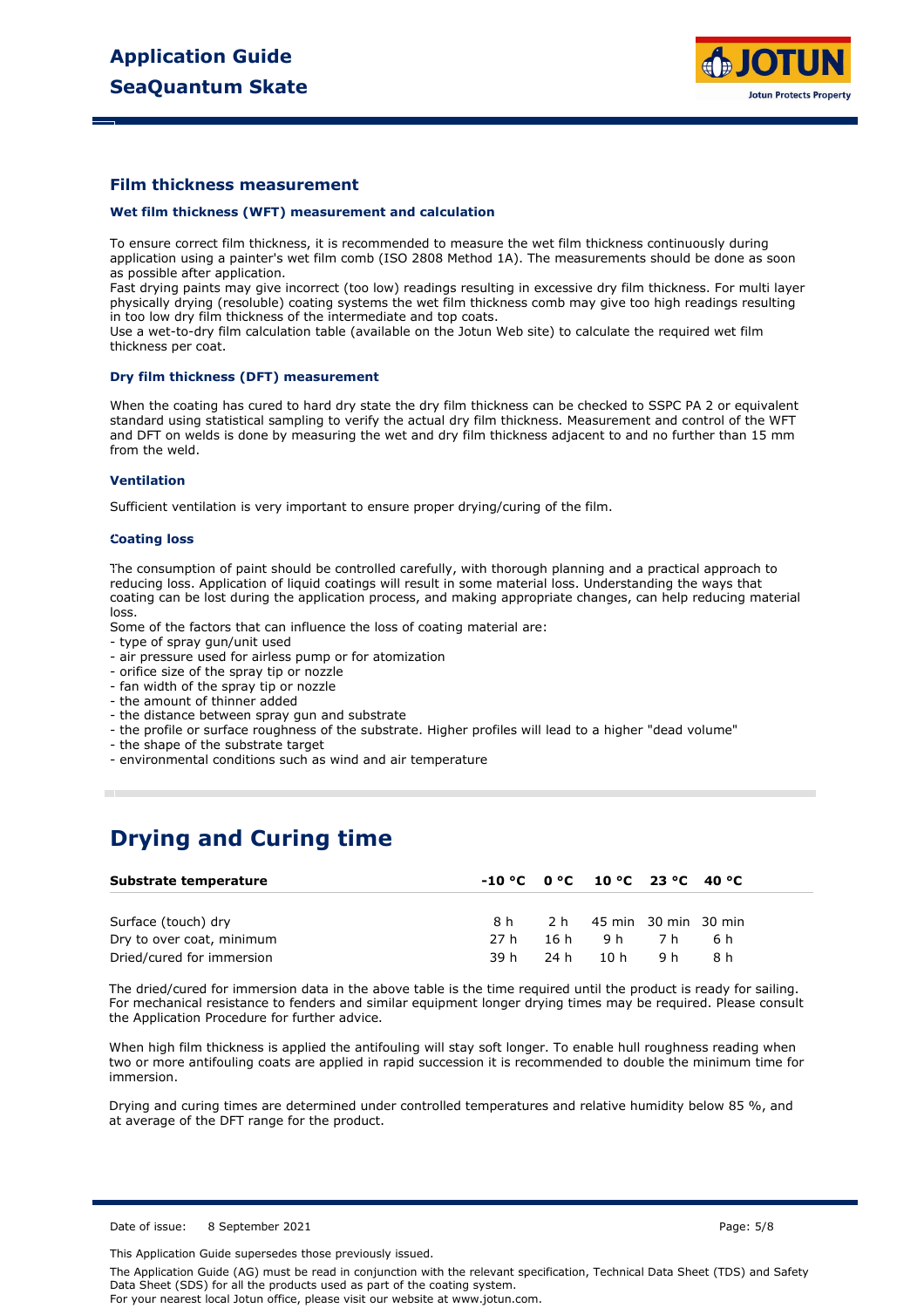

Surface (touch) dry: The state of drying when slight pressure with a finger does not leave an imprint or reveal tackiness.

Dry to over coat, minimum: The recommended shortest time before the next coat can be applied.

Dried/cured for immersion: Minimum time before the coating can be permanently immersed in sea water.

## **Maximum over coating intervals**

Maximum time before thorough surface preparation is required. The surface must be clean and dry and suitable for over coating. Inspect the surface for chalking and other contamination and if present, remove with an alkaline detergent. Agitate the surface to activate the cleaner and before it dries, wash the treated area by lowpressure water cleaning using fresh water.

If maximum over coating interval is exceeded the surface should in addition be carefully roughened to ensure good inter coat adhesion.

### **Areas for immersed exposure**

| Average temperature during<br>drying/curing | $-10\,^{\circ}$ C $-0\,^{\circ}$ C $10\,^{\circ}$ C $23\,^{\circ}$ C $40\,^{\circ}$ C                    |  |  |  |
|---------------------------------------------|----------------------------------------------------------------------------------------------------------|--|--|--|
| $T++-1C$                                    | والمتحالة ومستقلات والمتحالة ومستقلات والمتحالة ومستقلات والمتحالة ومستقلات والمتحالة والمتحالة ومستقلات |  |  |  |

Itself extended extended extended extended extended

## **Other conditions that can affect drying / curing / over coating**

#### **Repair of coating system**

#### **Damages to the coating layers:**

Prepare the area through sandpapering or grinding, followed by thorough cleaning/vacuuming. When the surface is clean and dry the coating may be over coated by itself or by another product, ref. original specification.

Always observe the maximum over coating intervals. If the maximum over coating interval is exceeded the surface should be carefully roughened in order to ensure good intercoat adhesion.

#### **Damages exposing bare substrate:**

Remove all rust, loose paint, grease or other contaminants by spot blasting, mechanical grinding, water and/or solvent washing. Feather edges and roughen the overlap zone of surrounding intact coating. Apply the coating system specified for repair.

#### **Repair of damaged areas**

Sags and runs can be caused by too high wet film thickness, too much thinner added or the spray gun used too close to the surface.

Repair by using a paint brush to smooth the film when still wet. Sand down to a rough, even surface and recoat if dry.

Orange peel can be caused by poor flow/levelling properties of the paint, poor atomization of the paint, thinner evaporating too fast or the spray gun held too close to the surface.

This can be rectified by abrading the surface and applying an additional coat after having adjusted the application properties or the application technique.

Dry spray can be caused by poor atomization of the paint, spray gun held too far from the surface, high air temperature, thinner evaporating too fast or coating applied in windy conditions.

Physically drying paints can be solvent wiped and another coat applied. If area is too large to practically solvent wipe, consider sandpapering or grinding, followed by thorough washing. When the surface is dry the coating may be over coated by itself.

Date of issue: 8 September 2021 **Page: 6/8** Page: 6/8

This Application Guide supersedes those previously issued.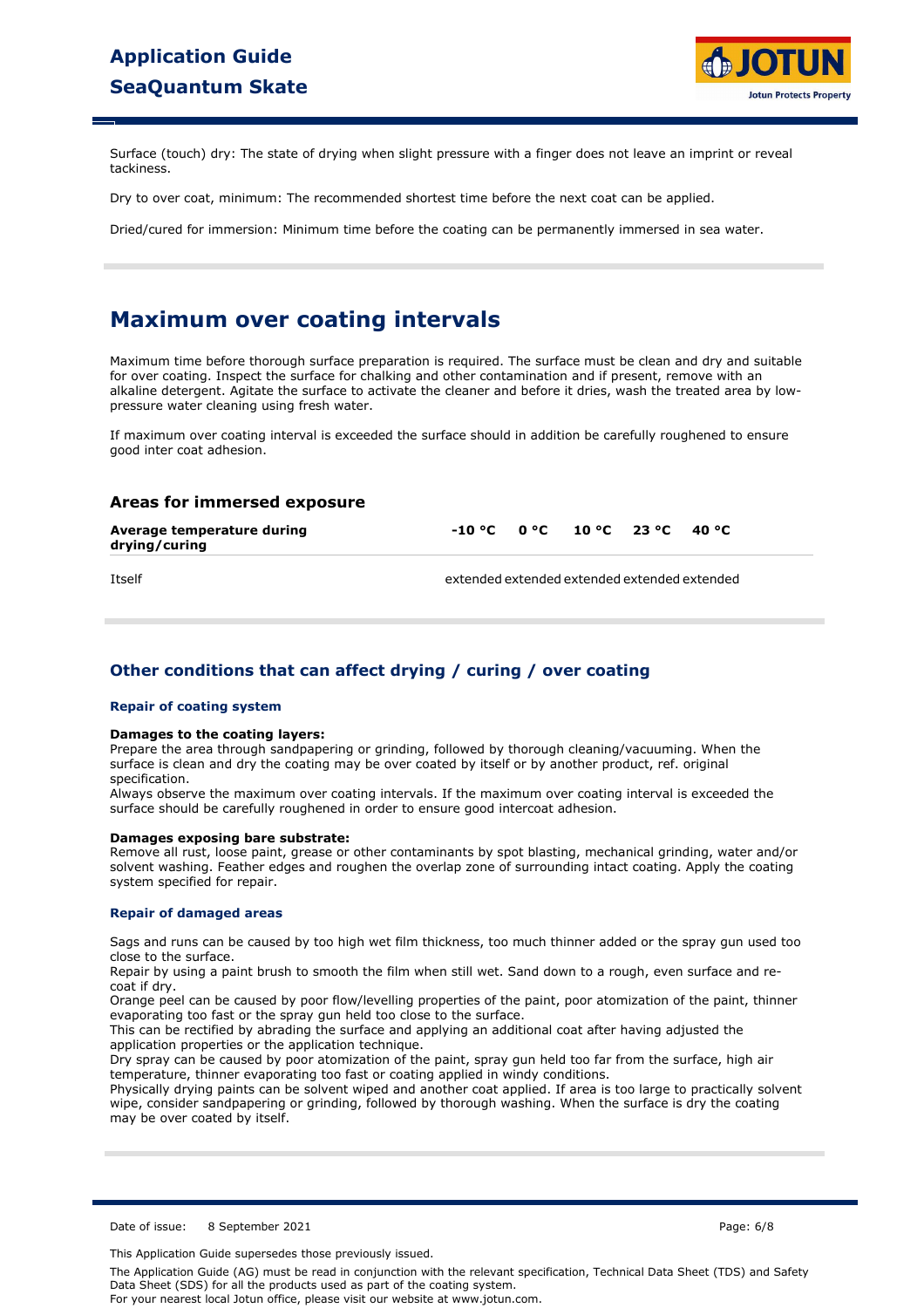

# **Quality assurance**

The following information is the minimum required. The specification may have additional requirements.

- Confirm that all welding and other metal work has been completed before commencing pre-treatment and surface preparation

- Confirm that installed ventilation is balanced and has the capacity to deliver and maintain the RAQ

- Confirm that the required surface preparation standard has been achieved and is held prior to coating application

- Confirm that the climatic conditions are within recommendations in the AG, and are held during the application

- Confirm that the required number of stripe coats have been applied
- Confirm that each coat meets the DFT requirements in the specification
- Confirm that the coating has not been adversely affected by rain or other factors during curing

- Observe that adequate coverage has been achieved on corners, crevices, edges and surfaces where the spray gun cannot be positioned so that its spray impinges on the surface at 90° angle

- Observe that the coating is free from defects, discontinuities, insects, abrasive media and other contamination

- Observe that the coating is free from misses, sags, runs, wrinkles, fat edges, mud cracking, blistering, obvious

pinholes, excessive dry spray, heavy brush marks and excessive film build

- Observe that the uniformity and colour are satisfactory

All noted defects shall be fully repaired to conform to the coating specification.

### **Caution**

This product is for professional use only. The applicators and operators shall be trained, experienced and have the capability and equipment to mix/stir and apply the coatings correctly and according to Jotun's technical documentation. Applicators and operators shall use appropriate personal protection equipment when using this product. This guideline is given based on the current knowledge of the product. Any suggested deviation to suit the site conditions shall be forwarded to the responsible Jotun representative for approval before commencing the work.

For further advice please contact your local Jotun office.

### **Health and safety**

Please observe the precautionary notices displayed on the container. Use under well ventilated conditions. Do not inhale spray mist. Avoid skin contact. Spillage on the skin should immediately be removed with suitable cleanser, soap and water. Eyes should be well flushed with water and medical attention sought immediately.

### **Accuracy of information**

Always refer to and use the current (last issued) version of the TDS, SDS and if available, the AG for this product. Always refer to and use the current (last issued) version of all International and Local Authority Standards referred to in the TDS, AG & SDS for this product.

### **Colour variation**

When applicable, products primarily meant for use as primers or antifoulings may have slight colour variations from batch to batch. Such products and epoxy based products used as a finish coat may chalk when exposed to sunlight and weathering.

Colour and gloss retention on topcoats/finish coats may vary depending on type of colour, exposure environment such as temperature, UV intensity etc., application quality and generic type of paint. Contact your local Jotun office for further information.

### **Reference to related documents**

The Application Guide (AG) must be read in conjunction with the relevant specification, Technical Data Sheet (TDS) and Safety Data Sheet (SDS) for all the products used as part of the coating system.

When applicable, refer to the separate application procedure for Jotun products that are approved to classification societies such as PSPC, IMO etc.

## **Symbols and abbreviations**

Date of issue: 8 September 2021 **Page: 7/8** Page: 7/8

This Application Guide supersedes those previously issued.